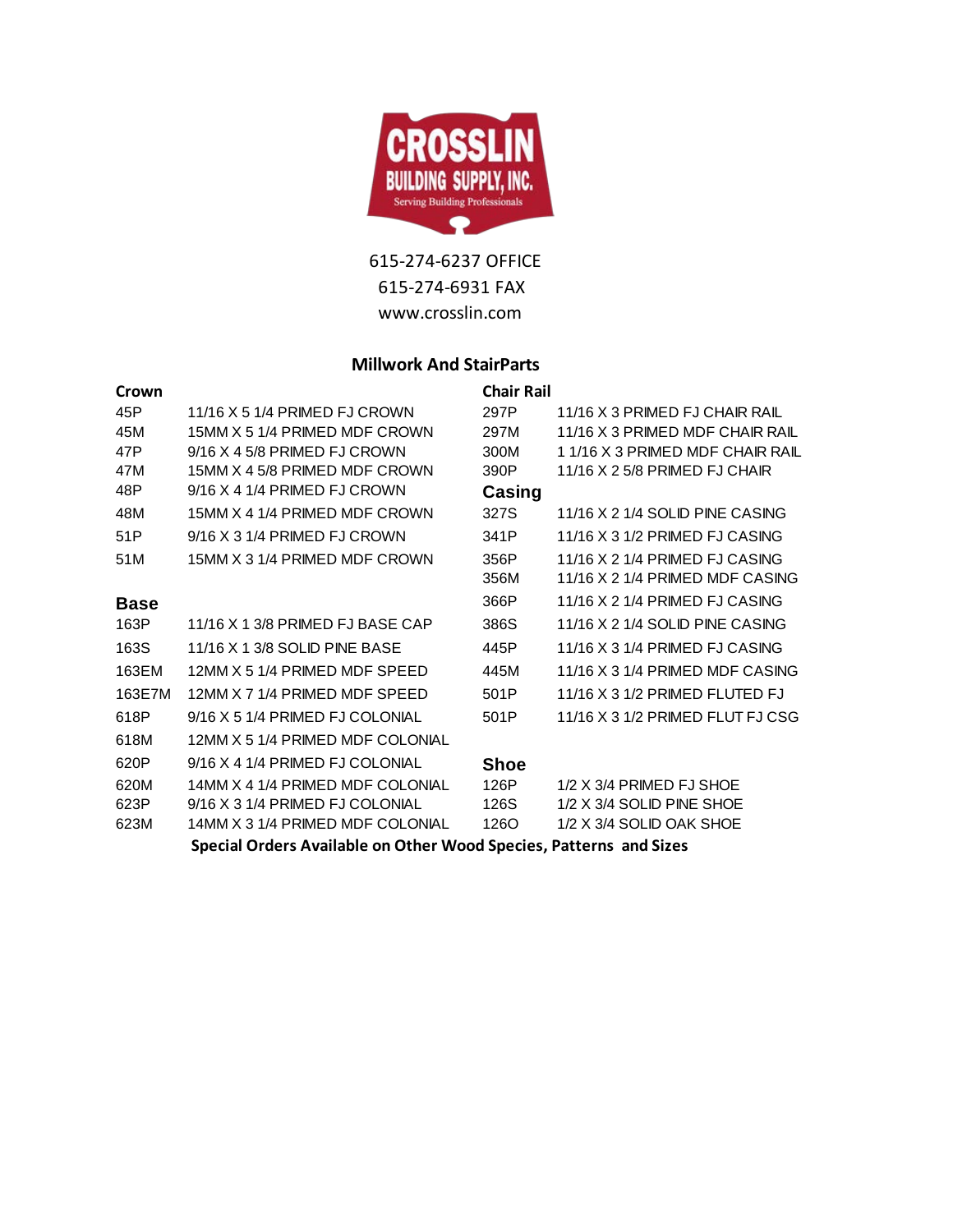

#### **Millwork And StairParts**

#### **Cove, Corner and Qtr Round Cover Screen & Clover**

| 206S              | 11/16 X 11/16 SOLID PINE OUTSIDE |       | <b>Brickmould and Window Sill</b> |
|-------------------|----------------------------------|-------|-----------------------------------|
| 106O              | 11/16 X 11/16 SOLID OAK OTR      |       |                                   |
| 106S              | 11/16 X 11/16 SOLID PINE OTR     | 137LS | 9/16 X 1 1/4 SOLID PINE CLOVER    |
| 1000 <sub>1</sub> | 11/16 X 11/16 SOLID OAK COVE     | 137P  | $9/16$ X 1 1/4 PRIMED FJ CLOVER   |
| 100S              | 11/16 X 11/16 SOLID PINE COVE    | 142S  | 1/4 X 3/4 SOLID PINE SCREEN BE    |
|                   |                                  |       |                                   |

#### **Shingle, Lattice & Panel Mould**

| 210P         | 11/16 X 1 5/8 PRIMED FJ SHINGLE   | <b>SILLV</b> | <b>PVC WINDOW SILL</b>          |
|--------------|-----------------------------------|--------------|---------------------------------|
| 210V         | 11/16 X 1 5/8 PVC SHINGLE MOULD   | <b>NOSEV</b> | <b>PVC SILL NOSING</b>          |
| 267S         | $1/4$ X 1 3/8 PINE LATTICE        |              |                                 |
| 273P         | $11/16$ X 1 3/4 PRIMED FJ PICTURE | Stop & Mull  |                                 |
| 729P         | $9/16$ X 1 1/4 PRIMED FJ PANEL    | 935S         | $7/16$ X 1 5/8 SOLID PINE STOP  |
| 730BP        | 5/8 X 1 1/8 PRIMED FJ PANEL       | 941S         | 7/16 X 3/4 SOLID PINE STOP      |
| 730CP        | 11/16 X 1 5/8 PRIMED FJ PANEL     | 972SS        | 1/4 X 1 SOLID PINE MULL         |
| <b>Stool</b> |                                   | 972NS        | $1/4$ X 1 $1/2$ SOLID PINE MULL |
| 1021P        | 11/16 X 5 1/4 PRIMED FJ STOOL     | 972MS        | 1/4 X 2 SOLID PINE MULL         |
| 1021M        | $9/16$ X 5 1/4 PRIMED MDF STOOL   |              |                                 |
| 1195S        | 11/16 X 2 1/2 SOLID PINE STOOL    |              |                                 |
|              |                                   |              |                                 |

| 100S | 11/16 X 11/16 SOLID PINE COVE             | 142S                              | 1/4 X 3/4 SOLID PINE SCREEN BEAD |
|------|-------------------------------------------|-----------------------------------|----------------------------------|
| 100O | 11/16 X 11/16 SOLID OAK COVE              | 137P                              | 9/16 X 1 1/4 PRIMED FJ CLOVER    |
| 106S | 11/16 X 11/16 SOLID PINE QTR              | <b>137LS</b>                      | $9/16$ X 1 1/4 SOLID PINE CLOVER |
| 1060 | 11/16 X 11/16 SOLID OAK QTR               |                                   |                                  |
| 206S | 11/16 X 11/16 SOLID PINE OUTSIDE          | <b>Brickmould and Window Sill</b> |                                  |
|      |                                           | 180P                              | 1 1/4 X 2 PRIMED FJ BRICKMOULD   |
|      | <b>Shingle, Lattice &amp; Panel Mould</b> | 180V                              | 1 1/4 X 2 PVC BRICKMOULD         |
| 210P | 11/16 X 1 5/8 PRIMED FJ SHINGLE           | <b>SILLV</b>                      | <b>PVC WINDOW SILL</b>           |
| 210V | 11/16 X 1 5/8 PVC SHINGLE MOULD           | <b>NOSEV</b>                      | <b>PVC SILL NOSING</b>           |

#### Stop & Mull

| 935S  | 7/16 X 1 5/8 SOLID PINE STOP  |
|-------|-------------------------------|
| 941S  | 7/16 X 3/4 SOLID PINE STOP    |
| 972SS | 1/4 X 1 SOLID PINE MULL       |
| 972NS | $1/4$ X 1 1/2 SOLID PINE MULL |
| 972MS | 1/4 X 2 SOLID PINE MULL       |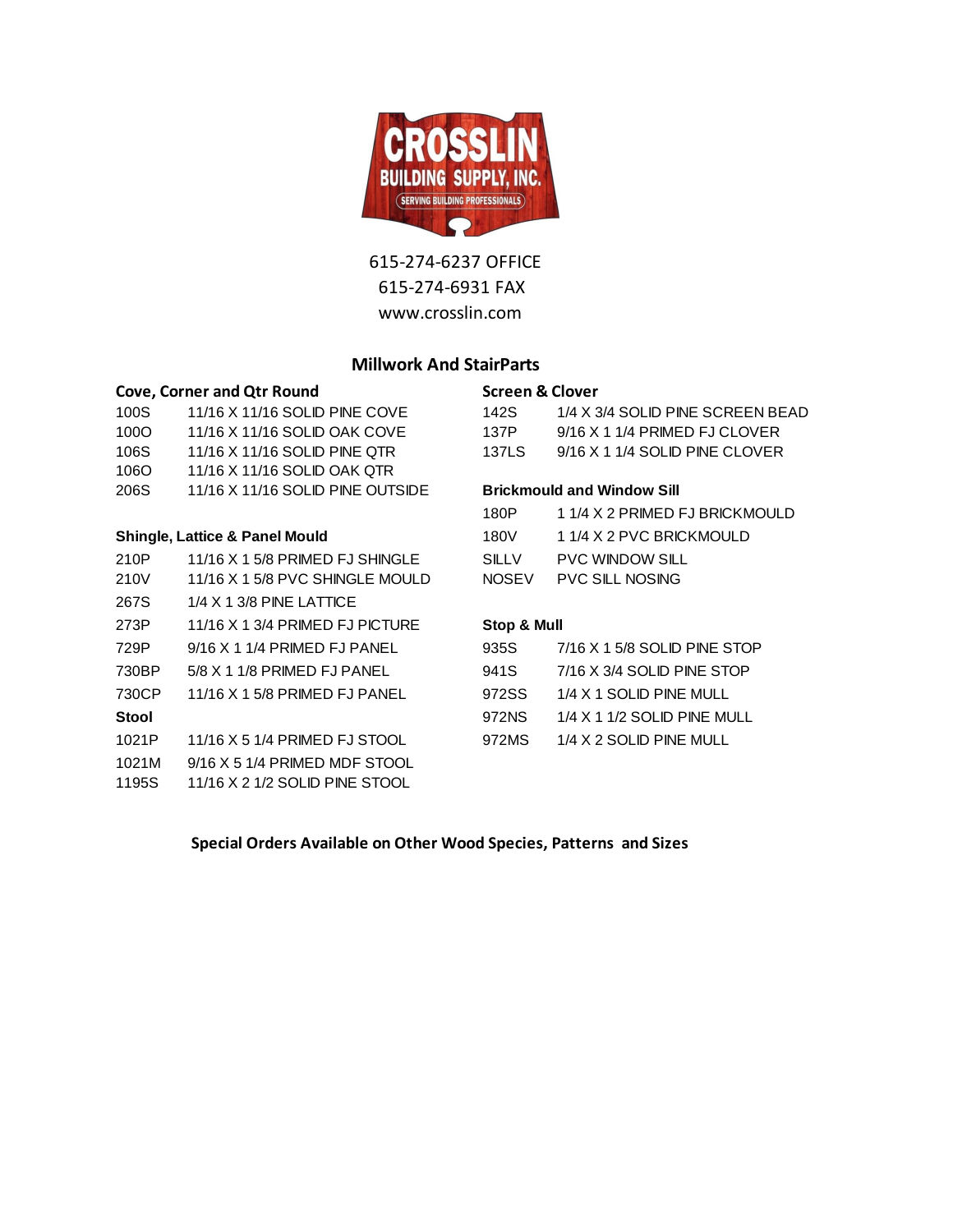

#### **Millwork And StairParts**

| <b>Landing Tread and Trends</b>   |                                    | <b>Risers, Nosing, Brackets and False Ends</b> |                               |  |
|-----------------------------------|------------------------------------|------------------------------------------------|-------------------------------|--|
| 8090                              | 3 1/4 RED OAK LANDING TREAD        | 42ROR                                          | 42" RED OAK RISER             |  |
| 8590                              | 5 1/4 RED OAK LANDING TREAD        | 48ROR                                          | 48" RED OAK RISER             |  |
| 801048                            | 8010 48" RED OAK SGL STARTER       | 54ROR                                          | 54" RED OAK RISER             |  |
| 801548                            | 8015 48" RED OAK DBL STARTER       | 60ROR                                          | 60" RED OAK RISER             |  |
| 807042                            | 8070 42" PLAIN RED OAK TREAD       | 42MDFR                                         | 42" MDF RISER                 |  |
| 807048                            | 8070 48" PLAIN RED OAK TREAD       | 48MDFR                                         | 48" MDF RISER                 |  |
| 807054                            | 8070 54" PLAIN RED OAK TREAD       | 54MDFR                                         | 54" MDF RISER                 |  |
| 807060                            | 8070 60" PLAIN RED OAK TREAD       | 60MDFR                                         | 60" MDF RISER                 |  |
|                                   | 807042MF42" MTR RET RED OAK TREAD  | 808013                                         | 8080-13" RED OAK NOSING       |  |
|                                   | 807048MF48" MTR RET RED OAK TREAD  | 7029                                           | 7029 OAK SCROLL TREAD BRACKET |  |
|                                   | 807054MF 54" MTR RET RED OAK TREAD | 8029                                           | 8029 MDF SCROLL TREAD BRACKET |  |
| 807060MF60" MTR RET RED OAK TREAD |                                    | 8071R                                          | 8071 RH RED OAK FALSE END CAP |  |
|                                   |                                    | 8071L                                          | 8071 LH RED OAK FALSE END CAP |  |
| <b>Oak Boards</b>                 |                                    | <b>Oak Boards</b>                              |                               |  |
| 188RO                             | 1X8-8 RED OAK                      | 1813RO                                         | 1X8-13 RED OAK                |  |
| 189RO                             | 1X8-9 RED OAK                      | 1814RO                                         | 1X8-14 RED OAK                |  |
| 1810RO                            | 1X8-10 RED OAK                     | 1815RO                                         | 1X8-15 RED OAK                |  |
| 1811RO                            | 1X8-11 RED OAK                     | 1816RO                                         | 1X8-16 RED OAK                |  |
| 1812RO                            | 1X8-12 RED OAK                     | 18ROL                                          | <b>1X8 RED OAK LINEAL</b>     |  |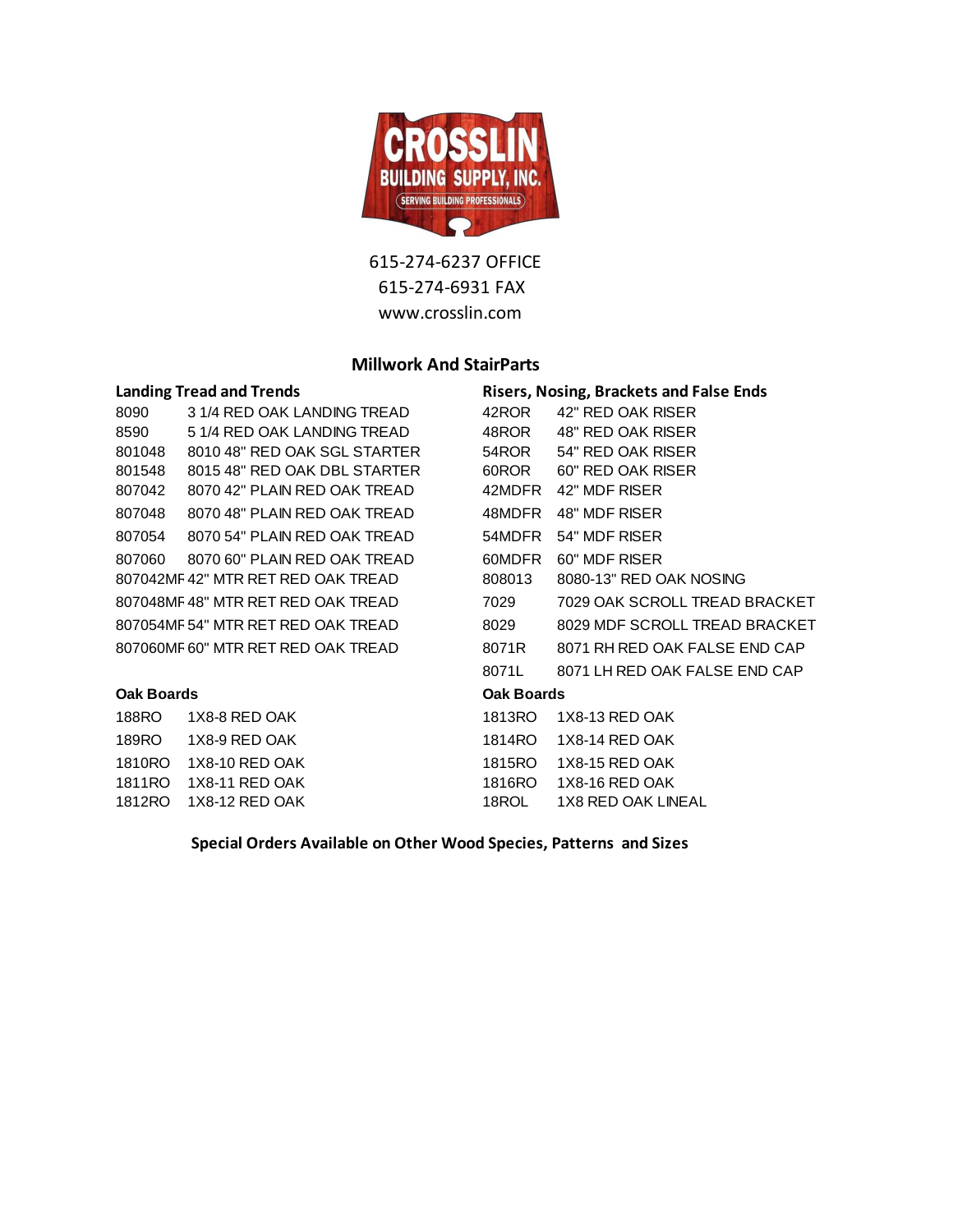

### **Millwork And StairParts**

| <b>Ballusters</b>             |                                 | <b>Risers, Nosing, Brackets and False Ends</b> |                                |  |
|-------------------------------|---------------------------------|------------------------------------------------|--------------------------------|--|
| 501534                        | 5015 34" PRIMED BALUSTER        | 401043                                         | 4010-43" RED OAK NEWEL         |  |
| 501536                        | 5015 36" PRIMED BALUSTER        | 401148                                         | 4011-48" RED OAK NEWEL         |  |
| 501539                        | 5015 39" PRIMED BALUSTER        | 404048                                         | 4040-48" RED OAK NEWEL         |  |
| 501541                        | 5015 41" PRIMED BALUSTER        | 404252                                         | 4042-52" RED OAK NEWEL         |  |
| <b>SBSB</b>                   | SATIN BLACK SINGLE BASKET       | 404556                                         | 4045-56" RED OAK NEWEL         |  |
| <b>SBDB</b>                   | SATIN BLACK DOUBLE BASKET       | 404560                                         | 4045-60" RED OAK NEWEL         |  |
| <b>SBDT</b>                   | SATIN BLACK DOUBLE TWIST        | 4040H                                          | 4040 HALF RED OAK NEWEL        |  |
| <b>SBFS</b>                   | <b>SATIN BLACK FLAT SHOE</b>    | 3505                                           | 3" NEWEL ATTACHMENT KIT W/TRIM |  |
| <b>SBRS</b>                   | SATIN BLACK RAKE SHOE           | <b>Handrail</b>                                |                                |  |
| <b>ORCSB</b>                  | OIL RUBBED COPPER SINGLE BASKET | 60108                                          | 6010-8' RED OAK HANDRAIL       |  |
| <b>ORCDB</b>                  | OIL RUBBED COPPER DOUBLE BASKET | 601010                                         | 6010-10' RED OAK HANDRAIL      |  |
| <b>ORCDT</b>                  | OIL RUBBED COPPER DOUBLE TWIST  | 601012                                         | 6010-12' RED OAK HANDRAIL      |  |
| <b>ORCFS</b>                  | OIL RUBBED COPPER FLAT SHOE     | 601014                                         | 6010-14' RED OAK HANDRAIL      |  |
| <b>ORCRS</b>                  | OIL RUBBED COPPER RAKE SHOE     | 601016                                         | 6010-16' RED OAK HANDRAIL      |  |
|                               |                                 | 601016B                                        | 6010 BENDING OAK HANDRAIL 16'  |  |
| <b>Rosettes &amp; Plinths</b> |                                 | 6010BM                                         | 6010 BENDING MOLD              |  |
| 212PR                         | 2 1/2" X 2 1/2" PINE ROSETTE    | 7030L                                          | 7030 LH RED OAK VOLUTE         |  |
| 312PR                         | 3 3/4" X 3 3/4" PINE ROSETTE    | 7035R                                          | 7035 RH RED OAK VOLUTE         |  |
| 46ROOR                        | 4 1/2" X 6 1/2" RED OAK OVAL    | 7040L                                          | 7040 LH RED OAK TURNOUT        |  |
| 10PB                          | 10" PLINTH BLOCK                | 7045R                                          | 7045 RH RED OAK TURNOUT        |  |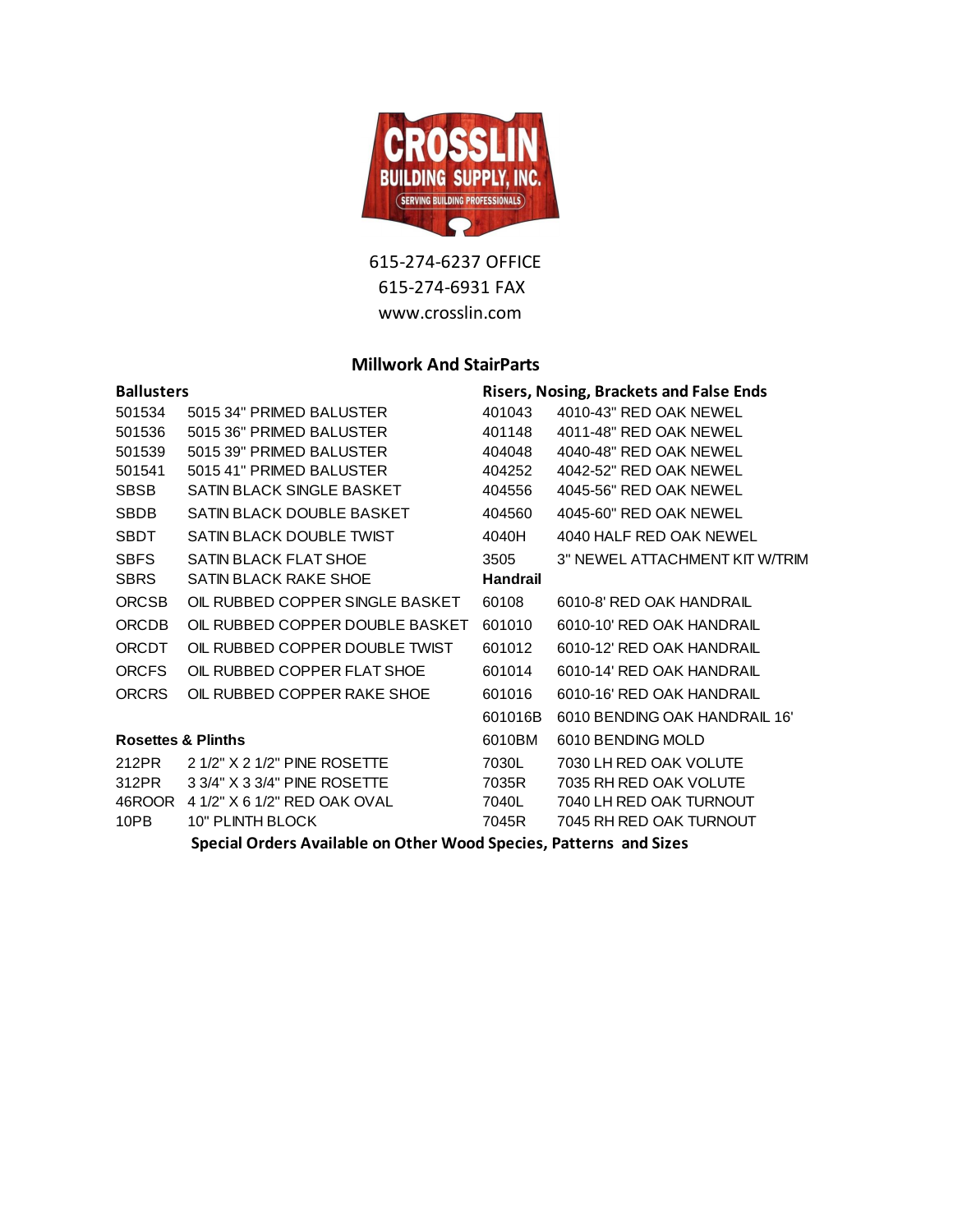

# **Millwork And StairParts**

### **Flex Trim MDF Boards**

| 356F28 | 356 FLEX TRIM FOR 2-8 RT      | 1416PM  | 1X4-16 PRIMED MDF BOARD             |
|--------|-------------------------------|---------|-------------------------------------|
| 356F30 | 356 FLEX TRIM FOR 3-0 RT      | 1616PM  | 1X6-16 PRIMED MDF BOARD             |
| 356F36 | 356 FLEX TRIM FOR 3-6 RT      | 1816PM  | 1X8-16 PRIMED MDF BOARD             |
| 356F40 | 356 FLEX TRIM FOR 4-0 RT      | 11016PM | 1X10-16 PRIMED MDF BOARD            |
| 356F50 | 356 FLEX TRIM FOR 5-0 RT      | 11216PM | 1X12-16 PRIMED MDF BOARD            |
| 356F54 | 356 FLEX TRIM FOR 5-4 RT      |         |                                     |
| 356F60 | 356 FLEX TRIM FOR 6-0 RT      |         | <b>Finger Jointed Primed Boards</b> |
| 356F80 | 356 FLEX TRIM FOR 8-0 SEGMENT | 1416PP  | 1X4-16 PRIMED FJ BOARD              |
| 445F28 | 445 FLEX TRIM FOR 2-8 RT      | 1616PP  | 1X6-16 PRIMED FJ BOARD              |
| 445F30 | 445 FLEX TRIM FOR 3-0 RT      | 1816PP  | 1X8-16 PRIMED FJ BOARD              |
| 445F36 | 445 FLEX TRIM FOR 3-6 RT      | 11016PP | 1X10-16 PRIMED FJ BOARD             |
| 445F40 | 445 FLEX TRIM FOR 4-0 RT      | 11216PP | 1X12-16 PRIMED FJ BOARD             |
| 445F50 | 445 FLEX TRIM FOR 5-0 RT      | 54416PP | 5/4X4-16 PRIMED FJ BOARD            |
| 445F54 | 445 FLEX TRIM FOR 5-4 RT      | 54616PP | 5/4X6-16 PRIMED FJ BOARD            |
| 445F60 | 445 FLEX TRIM FOR 6-0 RT      | 54816PP | 5/4X8-16 PRIMED FJ BOARD            |
| 445F80 | 445 FLEX TRIM FOR 8-0 SEGMENT |         | 541016PP 5/4X10-16 PRIMED FJ BOARD  |
|        |                               |         |                                     |

#### **Western Cedar Sims**

BOX OF 84 WC SHIMS

| 1416PM  | 1X4-16 PRIMED MDF BOARD          |
|---------|----------------------------------|
| 1616PM  | 1X6-16 PRIMED MDF BOARD          |
| 1816PM  | 1X8-16 PRIMED MDF BOARD          |
| 11016PM | 1X10-16 PRIMED MDF BOARD         |
|         | 11216PM 1X12-16 PRIMED MDF BOARD |

# **Finger Jointed Primed Boards**

| 1416PP  | 1X4-16 PRIMED FJ BOARD             |
|---------|------------------------------------|
| 1616PP  | 1X6-16 PRIMED FJ BOARD             |
| 1816PP  | 1X8-16 PRIMED FJ BOARD             |
| 11016PP | 1X10-16 PRIMED FJ BOARD            |
| 11216PP | 1X12-16 PRIMED FJ BOARD            |
| 54416PP | 5/4X4-16 PRIMED FJ BOARD           |
| 54616PP | 5/4X6-16 PRIMED FJ BOARD           |
| 54816PP | 5/4X8-16 PRIMED FJ BOARD           |
|         | 541016PP 5/4X10-16 PRIMED FJ BOARD |
|         | 541216PP 5/4X12-16 PRIMED FJ BOARD |